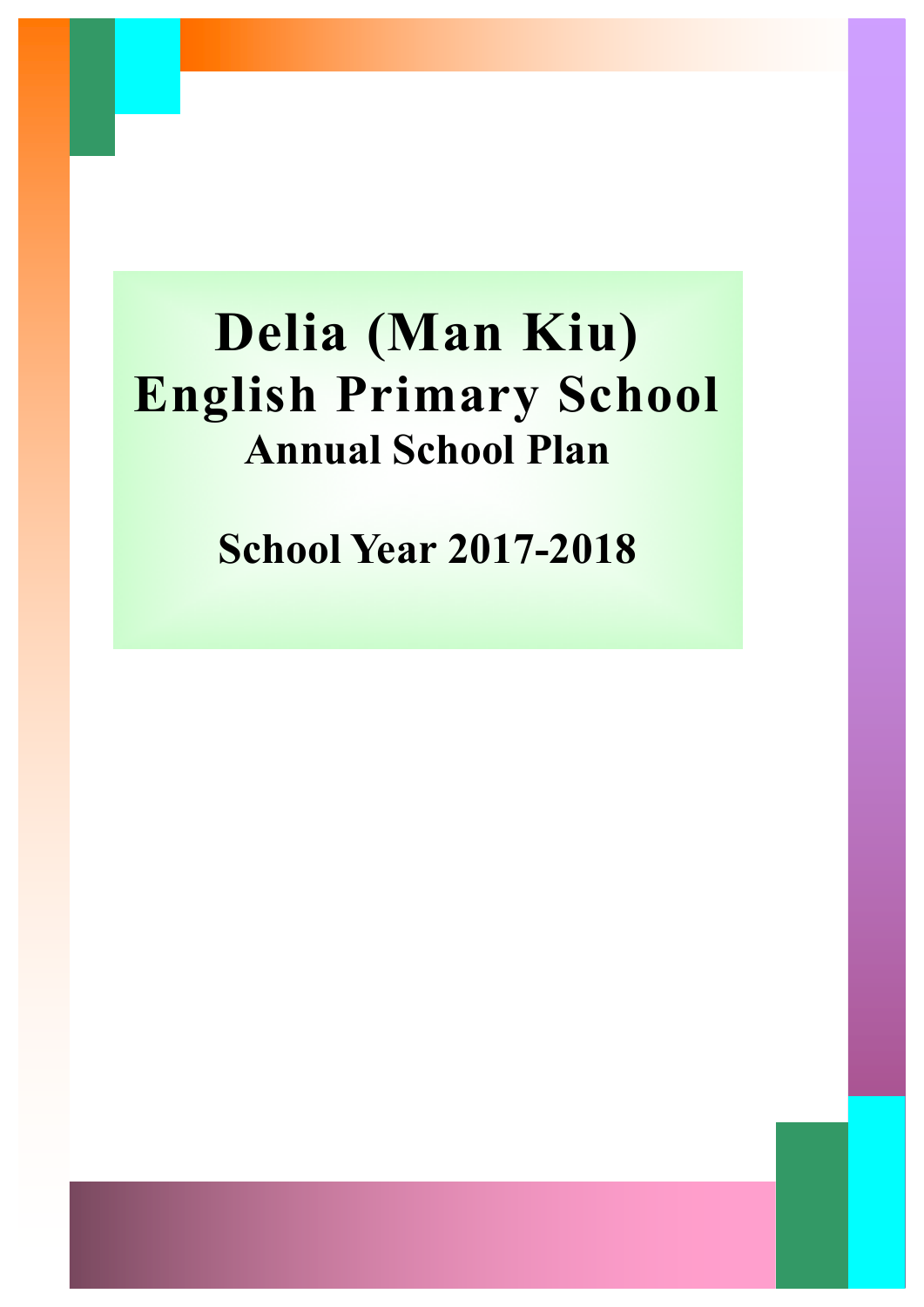### School Vision & Mission

#### **Vision and Mission:**

We envision Delia (Man Kiu) English Primary School to become "**OUR HOME**", where students are **O**pen-minded, strive to **U**nderstand people of different cultures and places with mutual **R**espect. Thereafter, achieving a society of **H**armony is students' **O**bligation by developing the virtues of **M**orality and **E**quality.

The school is devoted to actualizing the vision in accordance with the spirit of our school motto "Harmony in Diversity". The school is committed to catering appropriate education for students with diverse needs in knowledge, skills and attitude, despite their ethnicities, beliefs and socioeconomic background.

#### 抱負與使命:

「大家庭」是地利亞(閩僑)英文小學的辦學抱負, 旨在培育學生以開放及互相 尊重的態度去了解並欣賞不同文化與地域的人。從而以責任感、道德心和平等 觀來創造和諧社會。

學校本著「和而不同」的校訓精神,致力實現「大家庭」的辦學抱負。不論種 族、信仰和貧富, 學校積極針對學生在知識、技能與人格等不同學習需要、為 他們提供適切的培養。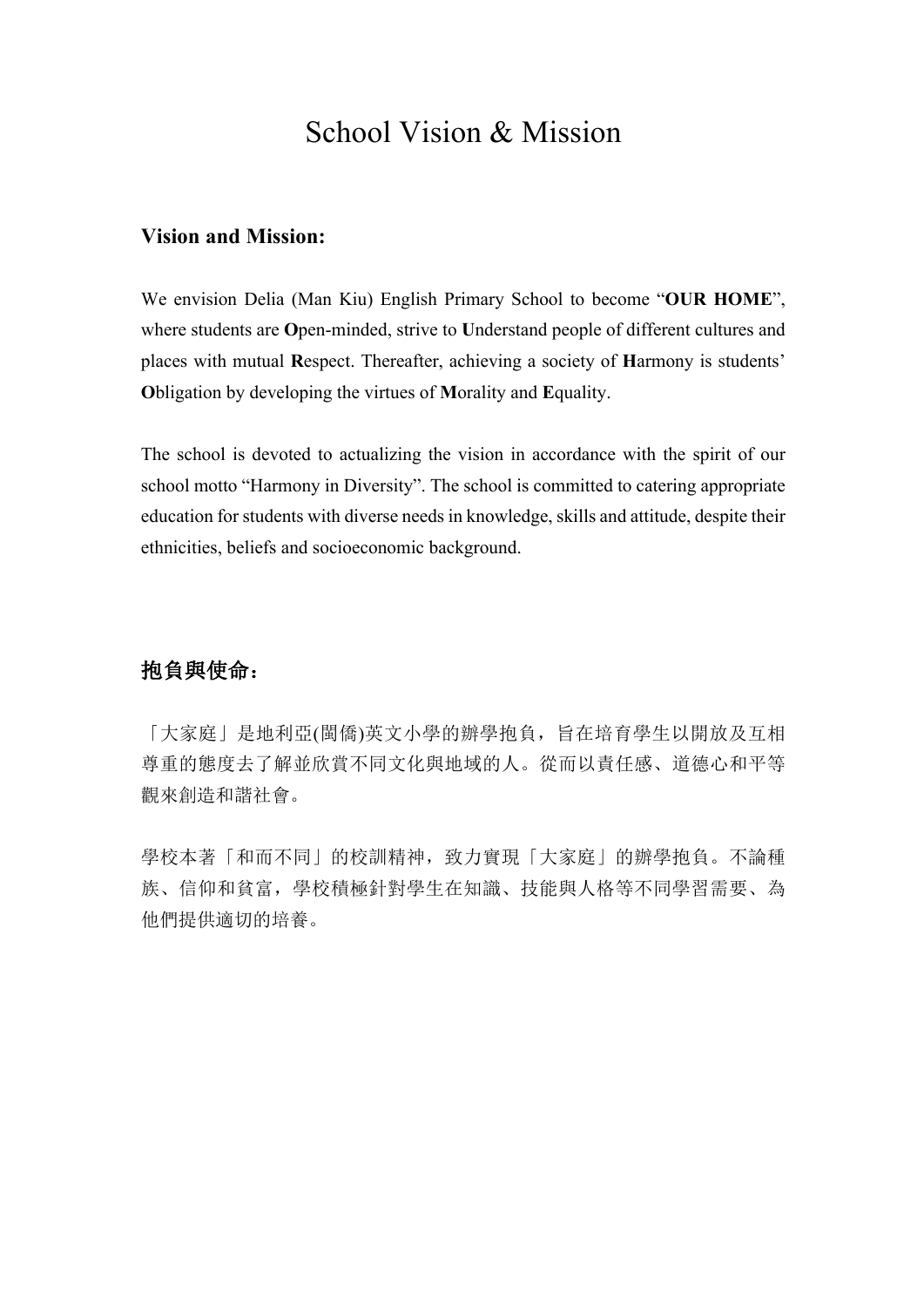## **Delia (Man Kiu) English Primary School Annual School Plan School Year 2017-2018**

## **Major Concerns**

- 1. Enhance effectiveness of learning and teaching
- 2. Establish students' healthy school life
- 3. Enhance students' moral education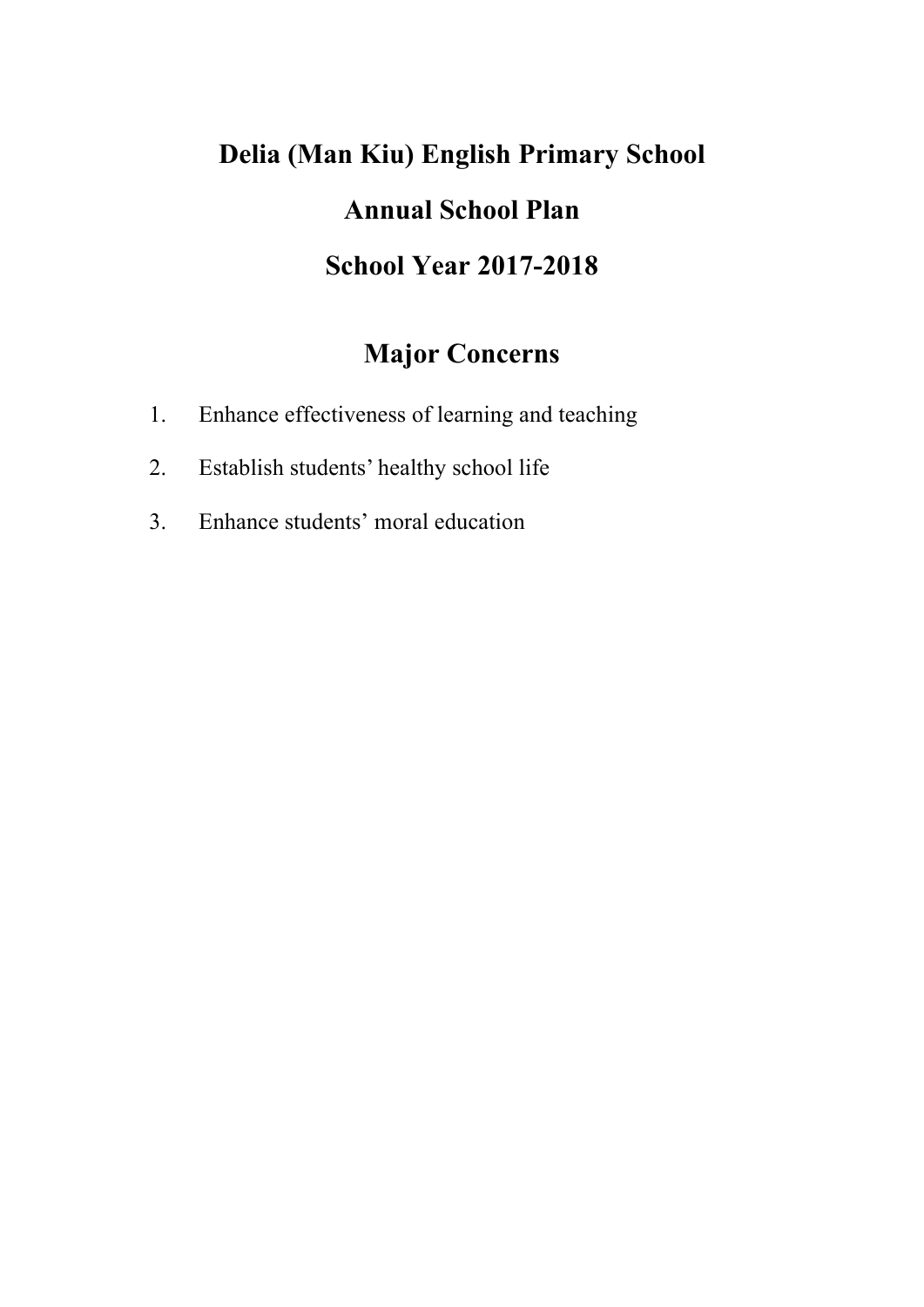#### **Administration**

#### **Major Concerns 1: Enhancing the effectiveness of Learning and Teaching Intended Outcome 1: Facilitating Teacher Professional Development**

| <b>Strategies / Tasks</b>    | <b>Resources needed / Ts involved</b> | <b>Success Criteria</b>       | <b>Methods of Evaluation</b> |
|------------------------------|---------------------------------------|-------------------------------|------------------------------|
| - To arrange more teachers   | - All teachers, AP, Principal         | - Teachers are appointed to   | - CPD record                 |
| to attend different CPD      |                                       | attend CPD courses and        | - CPD subsidy application    |
| courses and focus on e-      |                                       | conduct sharing as a learning | - Teachers' review           |
| learning                     |                                       | community.                    |                              |
|                              |                                       | 70% teachers agree the        |                              |
| - Weekly educational sharing |                                       | regular sharing can enhance   |                              |
| in the Student Support       |                                       | the effectiveness of daily    |                              |
| Meetings and Staff Meetings  |                                       | teaching.                     |                              |
|                              | - All new teaching and non-           |                               |                              |
| - Mentoring $&$ Induction    | teaching staff, AP, Principal         |                               |                              |
| meetings                     |                                       |                               |                              |

#### **Major Concerns 2: Enhancing students' healthy school life & moral education**

| Intended Outcome 1: Coordinate with different departments to promote healthy lifestyle in school |  |  |  |
|--------------------------------------------------------------------------------------------------|--|--|--|
|--------------------------------------------------------------------------------------------------|--|--|--|

| <b>Strategies / Tasks</b>   | <b>Resources needed / Ts involved</b> | <b>Success Criteria</b>       | <b>Methods of Evaluation</b> |
|-----------------------------|---------------------------------------|-------------------------------|------------------------------|
| - To utilize the food waste | - All teachers, AP, Principal         | - Over 50% of students or     | - Teachers' observation      |
| decomposer                  |                                       | teachers have made use of     | - Teacher and student        |
|                             |                                       | the fertilizers in school or  | questionnaire                |
|                             |                                       | home gardening                |                              |
| - To launch the Student     | - Student Support Team, AP,           | - All trained ambassadors can | - Teachers' observation      |
| Ambassador training and     | Principal                             | provide assigned services     | - Teacher and student        |
| services                    |                                       | regular within the school     | questionnaire                |
|                             |                                       | vear                          |                              |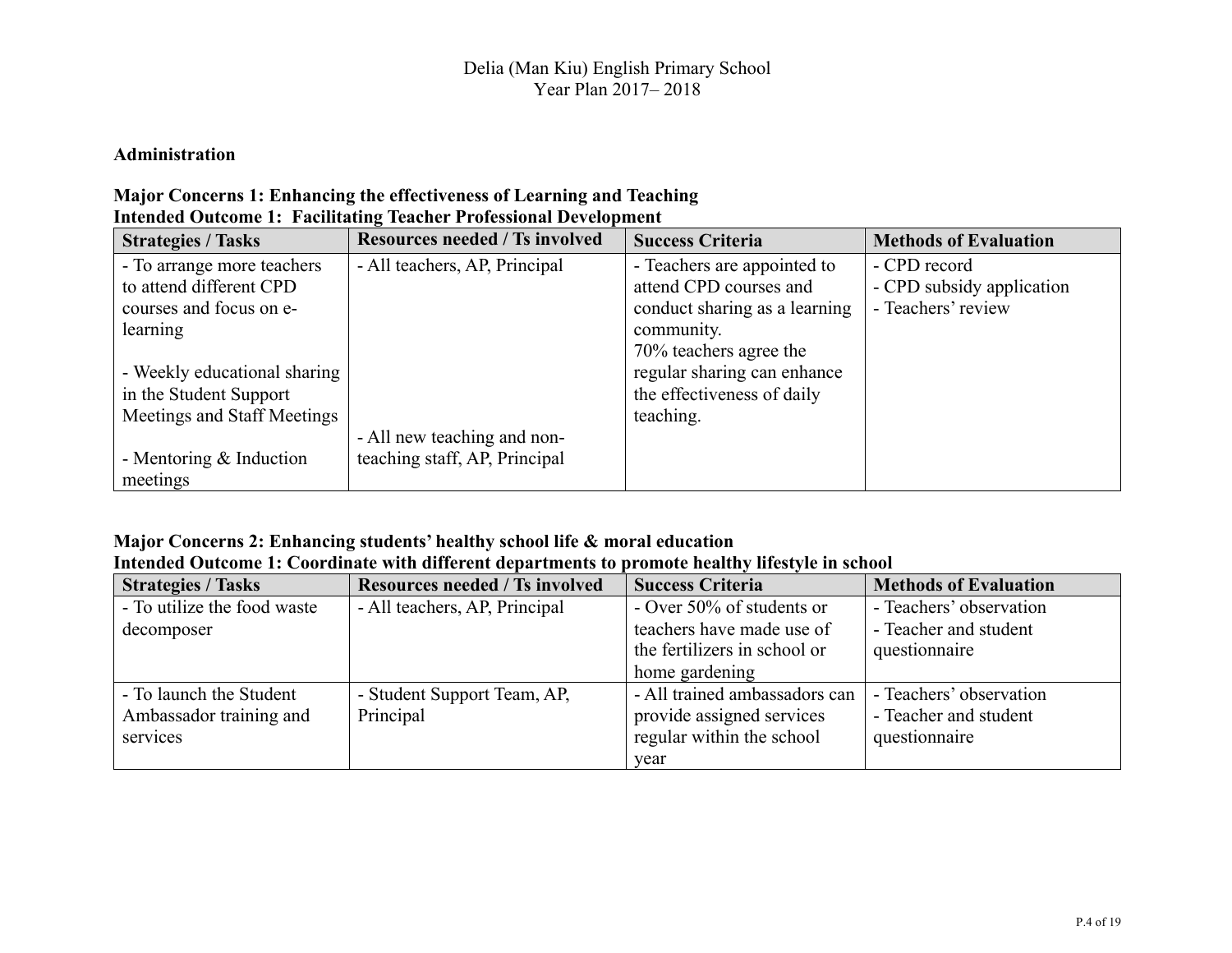Chinese Language

#### **Major Concerns: Enhancing the effectiveness of Learning and Teaching**

Intended Outcome 1: 小一中文科課程規劃

| <b>Strategies / Tasks</b> | <b>Resources needed / Ts involved</b> | <b>Success Criteria</b>      | <b>Methods of Evaluation</b> |
|---------------------------|---------------------------------------|------------------------------|------------------------------|
| 根據教育局《中國語文<br>1.          | 與許守仁博士定期進行會<br>✧                      | 能按照教育局《中國語                   | 新課程教學計劃及文件                   |
| 科程第二語言學習架                 | 議及提取意見。                               | 文課程第二語言學習架                   | 參考                           |
| 構》釐定:                     | 小一4位科任老師及中文<br>✧                      | 構》釐定                         | 學生在聆聽及説話的考<br>$2_{-}$        |
| 課程學習目標<br>✧               | 科科主任於每星期同儕備                           | 2017-2018 學年小一課              | 試成績及測考檢討表以                   |
| 課程內容(核心學<br>✧             | 課會上重新設計、編排及                           | 程學習目標及學習內                    | 檢視學生成績及評估成                   |
| 習部份及增潤部                   | 整理新課程。                                | 容。                           | 效。                           |
| 份)                        | 教學助理負責整理教學計<br>✧                      | 將 2016-2017及 2017<br>2.      |                              |
| 教學計劃(教學活<br>✧             | 劃、工作紙及製作教材                            | $-2018$                      |                              |
| 動、工作紙、教材                  | 套。                                    | 學年的學生成績比對,                   |                              |
| 套)                        | 按需要購買相關教具或教<br>✧                      | 聆聽和説話兩方面的成                   |                              |
| 評估<br>✧                   | 材。                                    | 績比去年皆提升 5%。                  |                              |
| 透過課程規劃, 提升小<br>2.         |                                       | 在每學年完結時檢視全<br>3 <sub>1</sub> |                              |
| 一學生聆聽及説話能                 |                                       | 級學生中文科成績, 所                  |                              |
| 力。                        |                                       | 有學生按成績重新編配                   |                              |
|                           |                                       | 組別, 達致組別                     |                              |
|                           |                                       | 對流, 減低家長自行申                  |                              |
|                           |                                       | 請轉組的問題。                      |                              |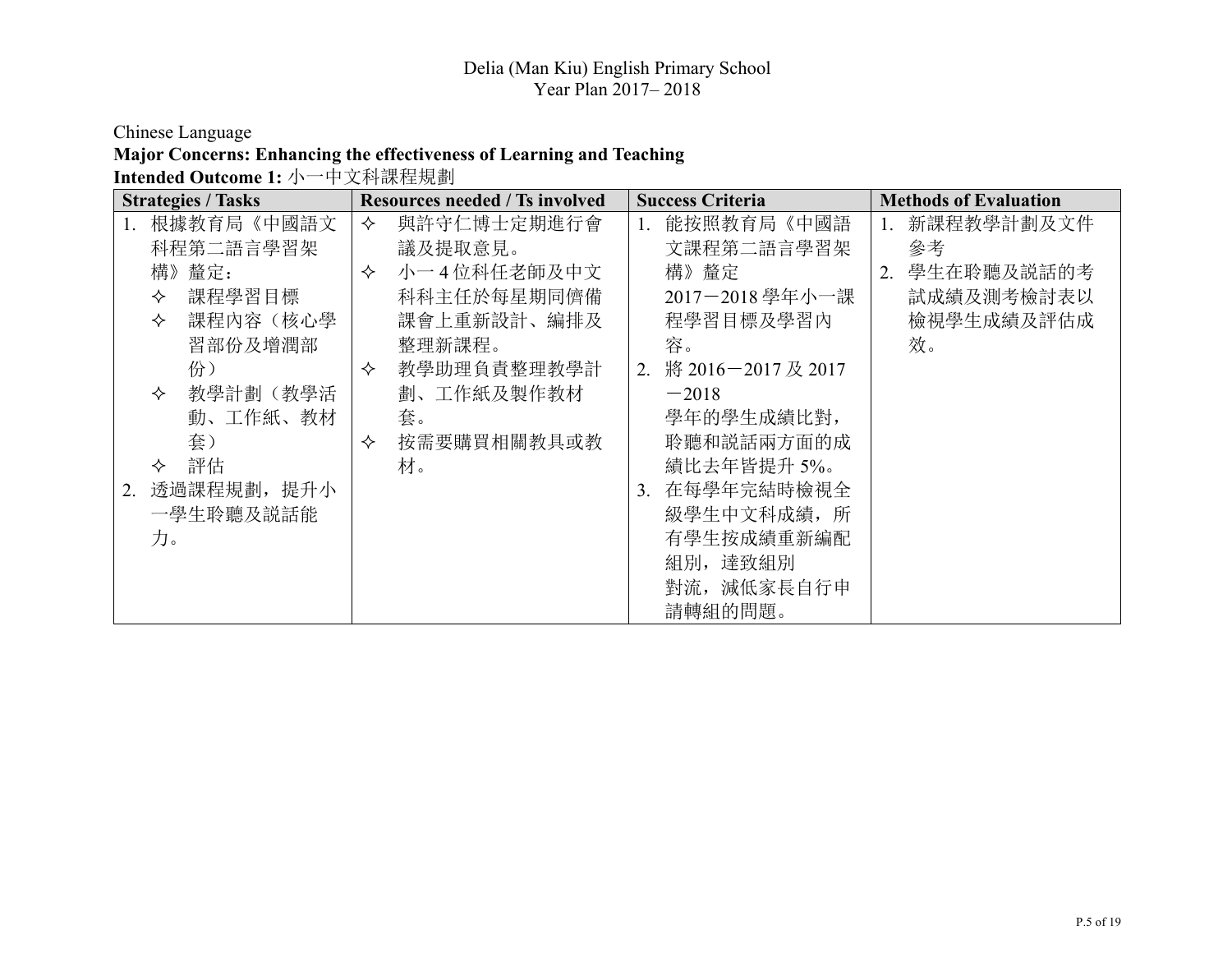#### Intended Outcome 2: 培養學生閱讀習慣

| <b>Strategies / Tasks</b> | <b>Resources needed / Ts involved</b> | <b>Success Criteria</b>     | <b>Methods of Evaluation</b> |
|---------------------------|---------------------------------------|-----------------------------|------------------------------|
| 圖書課<br>1.                 | 1. 大量添置合適本校學生程度                       | 在 2017-2018 學年添置<br>$1_{-}$ | 購書紀錄以統計購買書量                  |
| 每月一至兩次圖書課,                | 的各類型圖書。                               | 約                           | 2. 已定的圖書課時間表檢視               |
| 教授學生閱讀技巧, 引               | 2. 教學助理協助製作閱讀紀錄                       | 500-800 本合適圖書供              | 情況                           |
| 導及培養學生良好的閱                | 表、龍                                   | 學生閱讀。                       | 3. 閱讀紀錄表統計獲獎人數               |
| 讀習慣。                      | 虎榜。                                   | 各級各組老師按已定時<br>2.            |                              |
| 閱讀計劃<br>2.                | 3. 購買相關數量的禮物。                         | 間表, 帶領學生到圖書                 |                              |
| 設立閱讀計劃,設金、                |                                       | 館閱讀。                        |                              |
| 銀、銅獎及閱讀龍虎                 |                                       | 每學期全校約 15%學生<br>3.          |                              |
| 榜,透過獎勵計劃鼓勵                |                                       | 能獲得金(閱讀15本或                 |                              |
| 學生多閱讀。                    |                                       | 以上圖書)、銀(閱讀 11               |                              |
|                           |                                       | -14本圖書)或銅獎(閱                |                              |
|                           |                                       | 讀 8-10本圖書)。                 |                              |

#### Intended Outcome 3: 提升學生學習中文興趣及能力

| <b>Strategies / Tasks</b> | <b>Resources needed / Ts involved</b> | <b>Success Criteria</b>       | <b>Methods of Evaluation</b> |
|---------------------------|---------------------------------------|-------------------------------|------------------------------|
| 設立多元化學習活動,<br>1.          | 購買相關數量的禮物。                            | 各級各組老師按已定時                    | 1. 已定的活動課時間表檢視               |
| 提升學生學習中文興                 | 教學助理協助統計比賽人<br>2.                     | 間表, 帶領學生到活動                   | 情況                           |
| 趣。                        | 數。                                    | 室進行活動。                        | 2. 説故事比賽評分表及名單               |
| 多元化學習活動包括:                | 網頁公司為本校製作單元 8-<br>3 <sub>1</sub>      | 每年舉辦1次説故事比<br>2.              | 3. 寫作比賽參加者名單統計               |
| 中文活動課<br>✧                | 17的習內容。                               | 賽,每組有約5-6位                    | 參加者數目及次數                     |
| 中文説故事比賽<br>✧              | 中文科科主任及小三科任老<br>$\overline{4}$ .      | 學生能參加説故事比                     | 出外參觀紀錄<br>4.                 |
| 創意寫作比賽<br>✧               | 師監察及檢視學生使用網頁                          | 賽, 增強自信。                      | 5. 語文學習網內學生紀錄檢               |
| 出外參觀<br>✧                 | 的情況及成效。                               | 每年舉辦 4 次寫作比<br>3 <sub>1</sub> | 視學生學習情況。                     |
|                           |                                       | 賽,每位學生全年最少                    |                              |
| 設立語文學習網<br>2.             |                                       | 參加1次寫作比賽。                     |                              |
| 為配合電子化學習的需                |                                       | 4. 每年舉辦1次出外參                  |                              |
| 要,透過學習網加強師                |                                       | 觀,每次最少安排2級                    |                              |
| 生互動及自主學習, 刺               |                                       | 同學出外參觀。                       |                              |
| 激學生學習動機, 提升               |                                       | 5. 全級有 60%學生完成 3              |                              |
| 學習效能。                     |                                       | 次或以上默寫練習、聆                    |                              |
|                           |                                       | 聽篇章及閱讀篇章。                     |                              |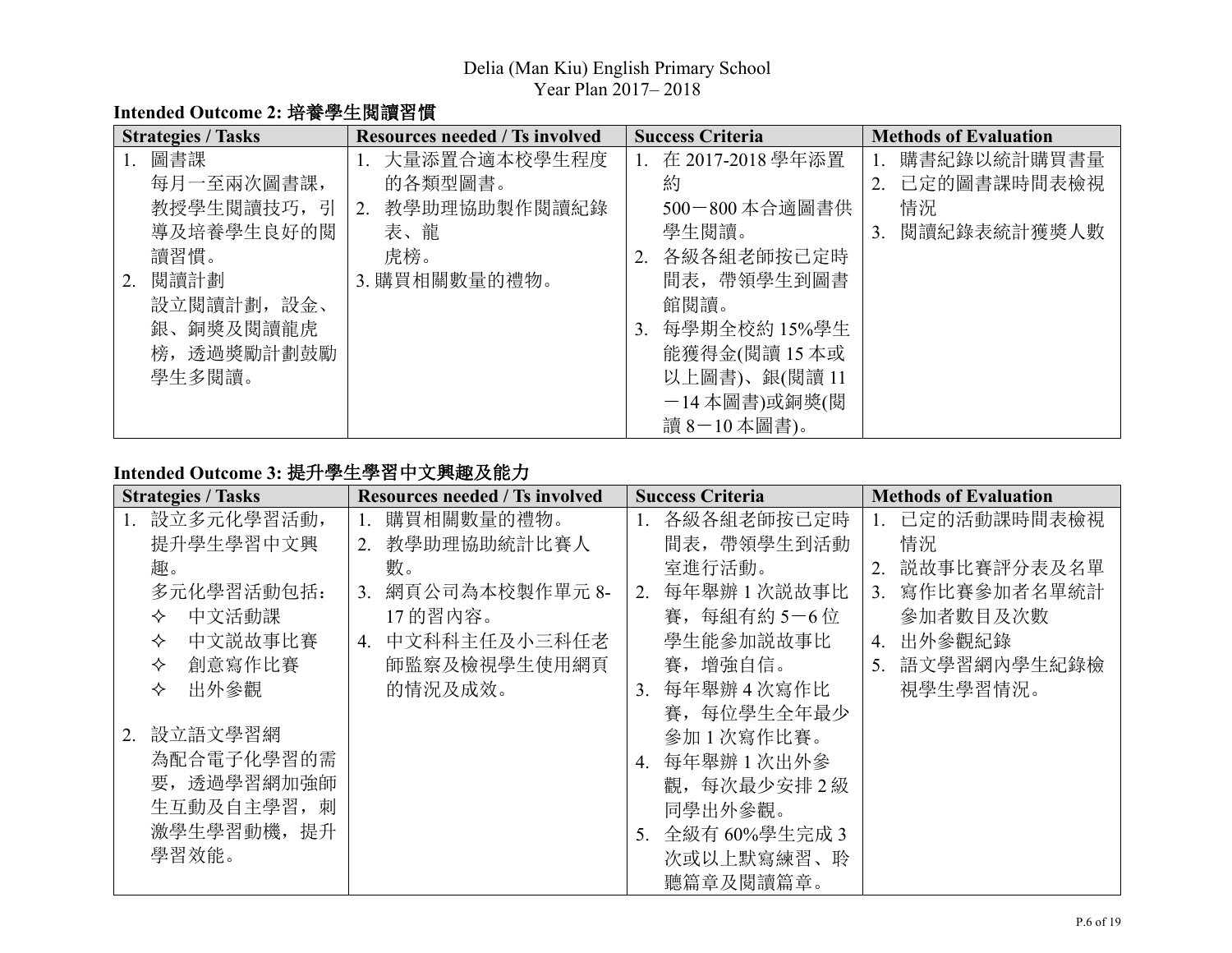English Language

#### **Major Concerns: Enhancing the effectiveness of Learning and Teaching Intended Outcome 1: Facilitating the development of a reading culture**

| <b>Strategies / Tasks</b>      | <b>Resources needed / Ts involved</b> | <b>Success Criteria</b>            | <b>Methods of Evaluation</b> |
|--------------------------------|---------------------------------------|------------------------------------|------------------------------|
| <b>English Reading Schemes</b> | Reading journals, storybooks, all     | At least $20\%$ of the students    | Students' reading records    |
|                                | teachers, certificates, money for     | can get the English                |                              |
|                                | buying bookmarks & storybooks         | <b>Extensive Reading Awards at</b> |                              |
|                                |                                       | the end of each term. More         |                              |
|                                |                                       | than 20% of the students can       |                              |
|                                |                                       | get the Best Reading Journal       |                              |
|                                |                                       | Awards at the end of each          |                              |
|                                |                                       | term.                              |                              |
| Loan service during recess     | Library staff for loan service and    | At least 70% of the students       | Loan record                  |
| and library lessons            | management, student librarians,       | borrow books at least 8 times      |                              |
|                                | English teachers                      | from the school library in the     |                              |
|                                |                                       | whole year                         |                              |
| Classroom library              | Storybooks, reading lessons,          | At least 70% of the students       | Loan record                  |
|                                | classroom library helpers, loan       | borrow books from the              |                              |
|                                | records, class teachers               | classroom library in each          |                              |
|                                |                                       | loan service                       |                              |
| <b>Book Character Day</b>      | Hall equipment, ballot box, MC,       | At least $10\%$ of the students    | Number of participants       |
|                                | English teachers, stage decoration    | dress up as their favorite         |                              |
|                                |                                       | characters to take part in the     |                              |
|                                |                                       | event                              |                              |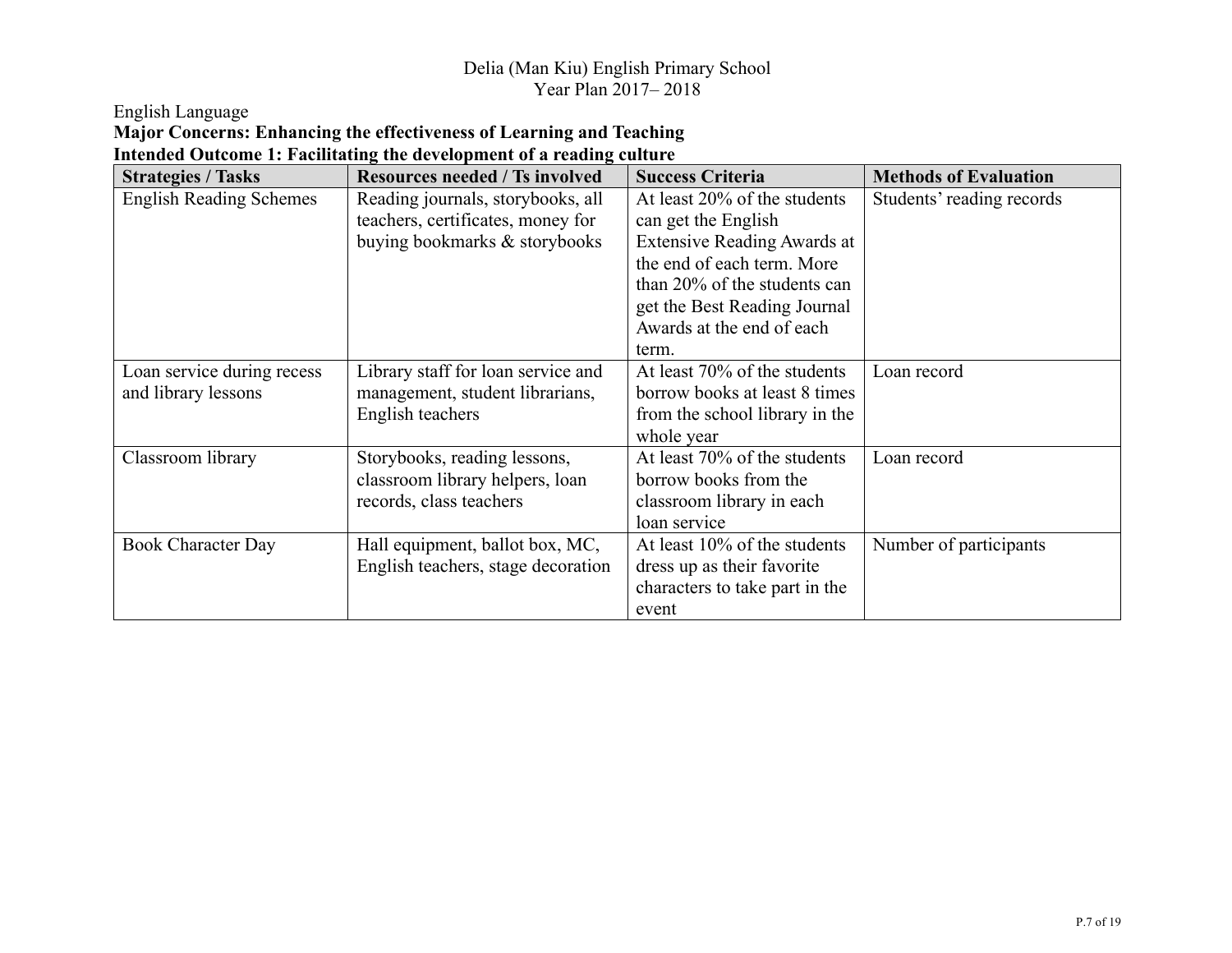| Intended Outcome 2: Promoting "assessment for learning" through greater use of formative assessments, expanding |  |
|-----------------------------------------------------------------------------------------------------------------|--|
| "assessment for learning" to "assessment as learning"                                                           |  |

| <b>Strategies / Tasks</b>      | <b>Resources needed / Ts involved</b> | <b>Success Criteria</b>       | <b>Methods of Evaluation</b>  |
|--------------------------------|---------------------------------------|-------------------------------|-------------------------------|
| $J.4 - J.6$ Usage Unit Quizzes | Quiz paper, double lessons for        | At least 90% of students      | Test & exam results           |
|                                | quizzes, English teachers             | from each level pass usage    |                               |
|                                |                                       | test and exam in each term    |                               |
| Pre-dictations for all levels  | Quiz books, dictation syllabus,       | At least 85% of students      | Test & exam results           |
|                                | English teachers                      | from each level pass          |                               |
|                                |                                       | dictation test and exam in    |                               |
|                                |                                       | each term                     |                               |
| J.4 - 6 Peer evaluation in     | Process writing worksheets,           | Each level completes at least | Completion of peer evaluation |
| process writing                | rubrics, checklists, English          | 4 peer evaluation in the      |                               |
|                                | teachers                              | whole year                    |                               |

#### **Intended Outcome 3: To facilitate interactive learning experience**

| <b>Strategies / Tasks</b> | <b>Resources needed / Ts involved</b> | <b>Success Criteria</b>        | <b>Methods of Evaluation</b>   |
|---------------------------|---------------------------------------|--------------------------------|--------------------------------|
| LESSON from Pearson (1)   | $\vert$ i-Pads, iLESSON account,      | More than $80\%$ of the        | i-Pads loan record for English |
| year free account for all | teachers' training to use i-Lesson    | English teachers use iLesson   | lessons                        |
| students)                 |                                       | for at least 2 times each term |                                |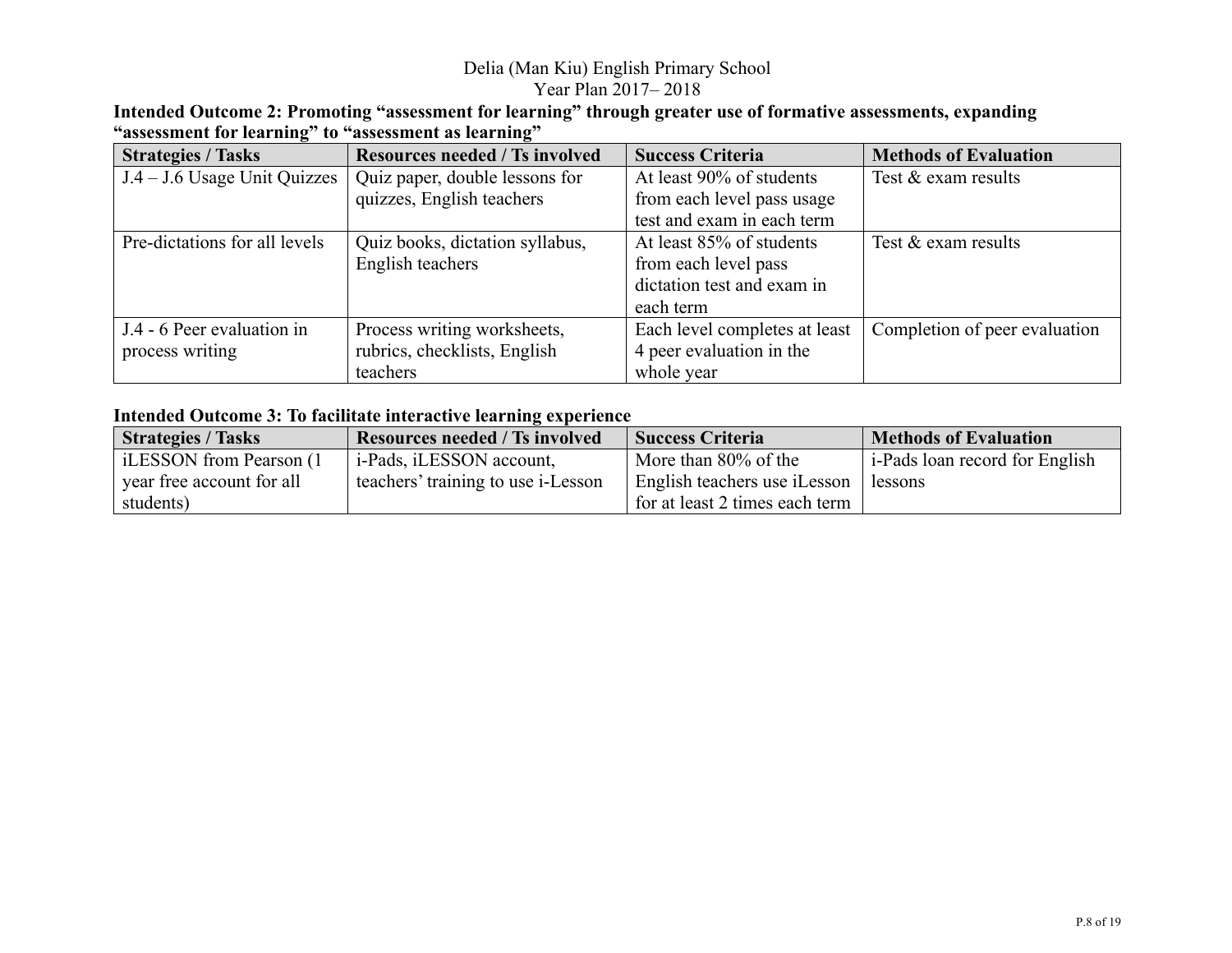#### Mathematics

#### **Major Concern: Enhancing the effectiveness of Learning and Teaching Intended Outcome 1: Enhance students' learning in Mathematics**

| <b>Strategies / Tasks</b>                                                                                                                                                                                                        | <b>Resources needed / Ts involved</b>                                                                                                                                               | <b>Success Criteria</b>                                                                                                                                                                                                                                                                                                                     | <b>Methods of Evaluation</b>                                                                                                   |
|----------------------------------------------------------------------------------------------------------------------------------------------------------------------------------------------------------------------------------|-------------------------------------------------------------------------------------------------------------------------------------------------------------------------------------|---------------------------------------------------------------------------------------------------------------------------------------------------------------------------------------------------------------------------------------------------------------------------------------------------------------------------------------------|--------------------------------------------------------------------------------------------------------------------------------|
| 2 minutes arithmetic<br>practice will be done at least<br>once per week. Each class<br>should do 5-8 practices per<br>month. Different level will<br>complete different number<br>of question in every 2<br>months. (Appendix 1) | All Mathematics teachers<br>$\bullet$<br>Drilling WS<br>$\bullet$<br>Post and pre quizzes<br>Drilling period : from<br>$\bullet$<br>September 2017 to May<br>2018<br>Prizes: \$2000 | 90% of the students in all J1<br>- J2 classes, J3,4 group A-C,<br>J5, 6 Group D can answer<br>50% questions correctly in<br>post quiz. (Appendix 1)<br>In group $D$ of J3 - 4, group<br>A-C in J5 - 6, $50\%$ students<br>can answer 50% questions<br>correctly in post quiz.<br>(Appendix)                                                 | Result of Pre and post quizzes.                                                                                                |
| A basic operation class will<br>be provided for J.2-6<br>students who are weak in<br>basic operation (addition,<br>subtraction, multiplication<br>and division).                                                                 | 4 mathematics teachers<br>$\bullet$<br>Different operations'<br>exercise worksheets<br>Pre and post quizzes<br>ipad<br>$\bullet$<br>from October 2017 to May<br>2018                | 60% of the participating<br>students can be released<br>from the basic operation<br>class because they can<br>answer 90% questions<br>correctly in post quiz.<br>The results of the<br>participating students whom<br>cannot be released from the<br>basic operation class will be<br>improved by at least 20% in<br>post quiz in May 2018. | Result of pre and post quizzes.                                                                                                |
| An after school<br>Mathematics tutorial class<br>will be provided for the J.3-<br>6 low academic result<br>students.                                                                                                             | Mathematics teachers<br>$\bullet$<br>Test and Exam result<br>From September 2017 to<br>$\bullet$<br><b>June 2018</b>                                                                | Achieving the passing rate<br>of mathematics test or<br>exam.                                                                                                                                                                                                                                                                               | Test and exam result                                                                                                           |
| Two J3 teachers will<br>participate in the NCS<br>learning community held by<br>EDB every month to learn                                                                                                                         | Two J3 teachers<br>$\bullet$<br>September 2017 to June<br>2018<br>Teaching materials of J3<br>$\bullet$                                                                             | All J3 mathematics teachers<br>agree that the teaching<br>strategies / activities/<br>materials suggested in the                                                                                                                                                                                                                            | Attendance record from<br>$\bullet$<br><b>EDB</b><br>Report of each meeting<br>$\bullet$<br>Minutes of Math Panel<br>$\bullet$ |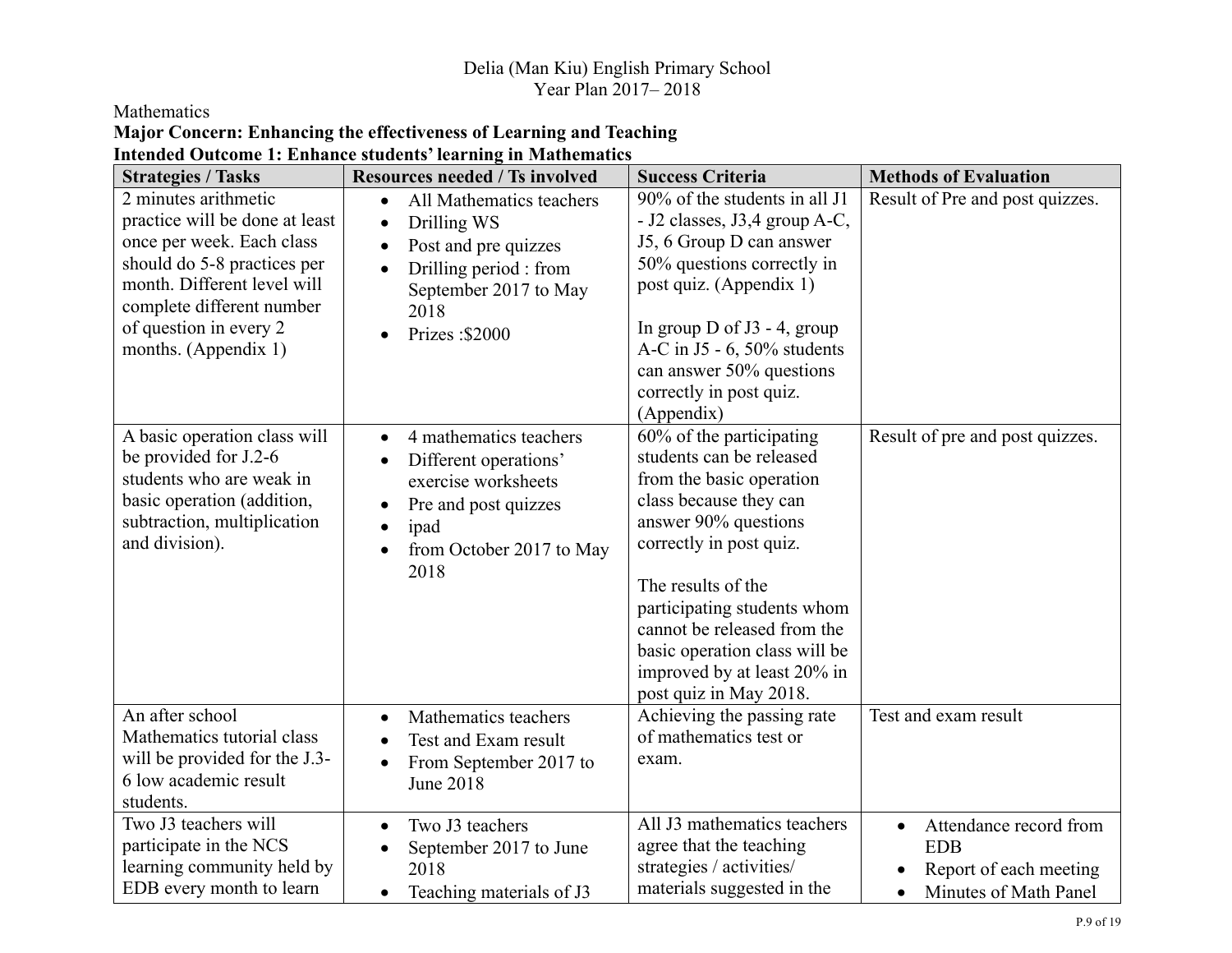#### Delia (Man Kiu) English Primary School

| Year Plan 2017–2018           |                    |                               |                    |
|-------------------------------|--------------------|-------------------------------|--------------------|
| different teaching strategies | Mathematics topics | learning circle are effective | Meeting            |
| for teaching NCS              |                    | for teaching our school       | Teachers' feedback |
| mathematics.                  |                    | students                      |                    |

#### **Intended Outcome 2: Implementing E-learning in Mathematics**

| <b>Strategies / Tasks</b>                                               | <b>Resources needed / Ts involved</b>                                                          | <b>Success Criteria</b>                                                                                                                                      | <b>Methods of Evaluation</b>                                                               |
|-------------------------------------------------------------------------|------------------------------------------------------------------------------------------------|--------------------------------------------------------------------------------------------------------------------------------------------------------------|--------------------------------------------------------------------------------------------|
| Students use ipad /computer<br>in learning mathematics                  | Ipad / computer<br>$\bullet$<br>mathematics teachers<br><b>Students</b><br>Whole academic year | Every student uses ipad in<br>mathematics lesson at least<br>once in the whole year.<br>Teachers agree that using<br>ipad can help them teach<br>mathematics | Ipad borrowing record in<br>office<br>Teachers' feedback<br>Questionnaire from<br>students |
| Teachers find different apps<br>or websites for teaching<br>mathematics | Ipad / computer<br>All mathematics teacher<br>Whole academic year                              | Every teacher finds and<br>introduces at least 1 useful<br>app/website for teaching<br>mathematics in math panel<br>meeting                                  | Apps record of Math<br>group<br>Math panel meeting<br>minute                               |
| Using Ipad/computer in<br>Mathematics activities                        | Ipad/computer<br>All Teachers                                                                  | Teachers agree that using<br>ipad can make the<br>mathematics activity more<br>efficient.                                                                    | Teachers' observation<br>and feedback                                                      |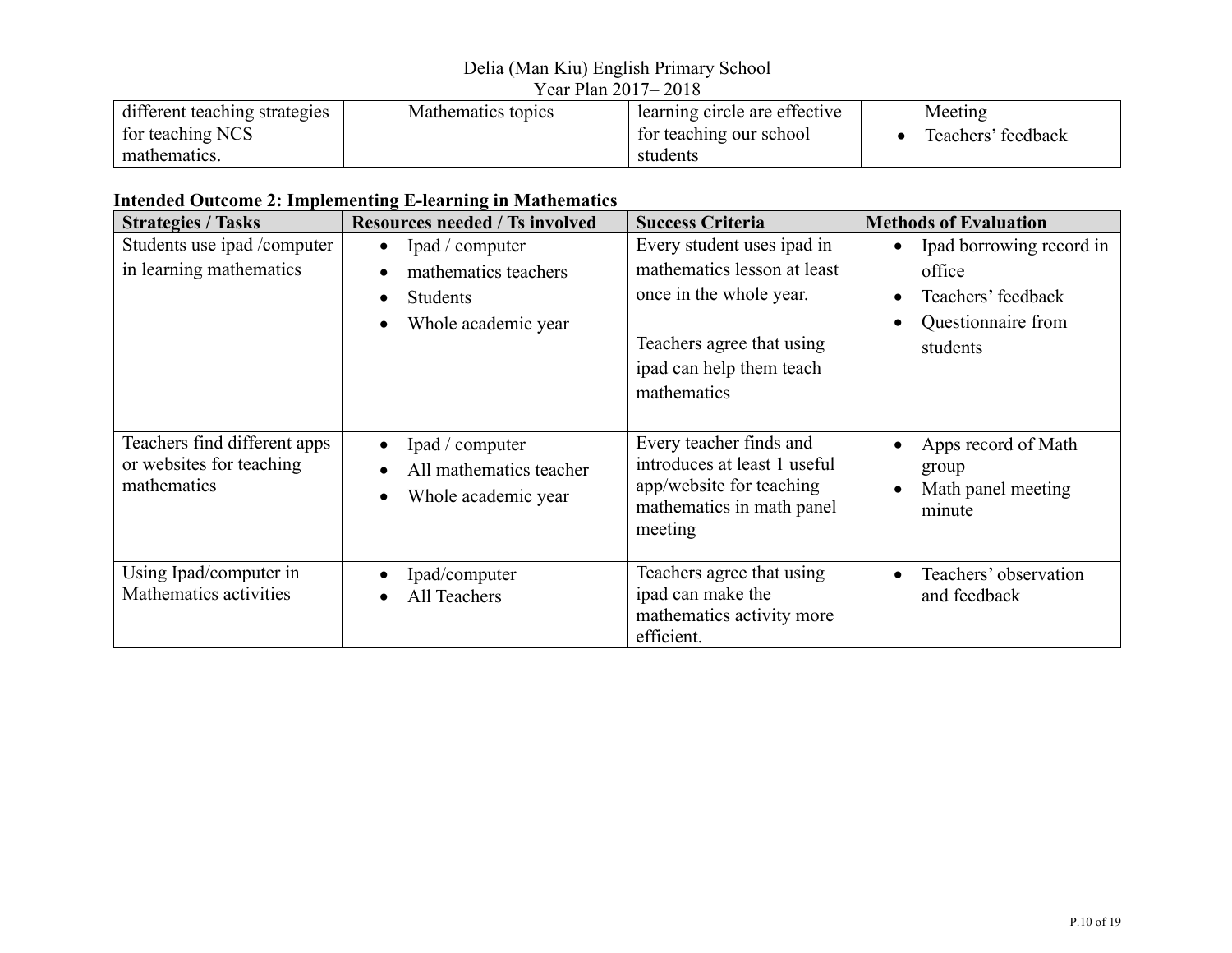| <b>LEVEL</b>   | SEP - OCT         | <b>NOV-JAN</b>    | <b>FEB-MAR</b>   | APR - MAY       |
|----------------|-------------------|-------------------|------------------|-----------------|
| J <sub>1</sub> | Addition          | Addition          | Subtraction      | Subtraction     |
|                | Composition of 10 | Composition of 18 | 18-9             | 18-9            |
|                | $20Q(10)^*$       | 30Q(15)           | 20Q(10)          | 30Q(15)         |
|                |                   |                   |                  |                 |
|                |                   |                   |                  |                 |
| J2             | Addition          | Multiplication    | Subtraction      | Division        |
|                | $345 + 345$       | $4 \times 8$      | $600 - 234$      | $45 \div 5$     |
|                | 20Q(10)           | 25Q(13)           | 15Q(8)           | 15Q(8)          |
| J3             | Multiplication    | Division          | Subtraction      | Division        |
|                | $4 \times 8$      | $45 \div 5$       | $600 - 234$      | $455 \div 5$    |
|                | 20Q(10)           | 16Q(8)            | 10Q(5)           | 10Q(5)          |
| J4             | Multiplication    | Division          | Multiplication   | Division        |
|                | 23 x 34           | $96 \div 30$      | 234 x 67         | $960 \div 30$   |
|                | 6Q(3)             | 10Q(5)            | 4Q(2)            | 4Q(2)           |
| J5             | Multiplication    | Multiplication    | Division         | Division        |
|                | 34 x 67           | 234 x 67          | $960 \div 30$    | $960 \div 30$   |
|                | 10Q(5)            | 6Q(3)             | 6Q(3)            | 6Q(3)           |
| J <sub>6</sub> | Multiplication    | Division          | Multiplication   | Division        |
|                | $1.5 \times 7.8$  | $4.34 \div 1.4$   | $1.5 \times 7.8$ | $4.34 \div 1.4$ |
|                | 15Q(8)            | 6Q(3)             | 15Q(8)           | 6Q(3)           |

\* Question out of the bracket is the number of questions student will do in the quiz.

The number in the bracket (e.g. (10)) is the targeted number of questions that student should be correct in the post quiz

| Group         | J <sub>1</sub>                                     |                                                    | J4                                                                                | J <sub>6</sub>                                                                     |
|---------------|----------------------------------------------------|----------------------------------------------------|-----------------------------------------------------------------------------------|------------------------------------------------------------------------------------|
| Medium - High | $90\%$ of all<br>students get 60<br>marks or above | $80\%$ of all<br>students get 60<br>marks or above | Group A- C : $80\%$ of all students get<br>60 marks or above                      | Group $D: 90\%$ students get 80 marks<br>or above                                  |
| Low           | (except SEN<br>students)                           | (except SEN<br>students)                           | Group $D: 40\%$ of all students get 60<br>marks or above<br>(except SEN students) | Group A-C : 70 % of all students get<br>60 marks or above<br>(except SEN students) |

2017-18 J.1-6 students **expected** passing rate in Mathematics test or exam

Appendix 1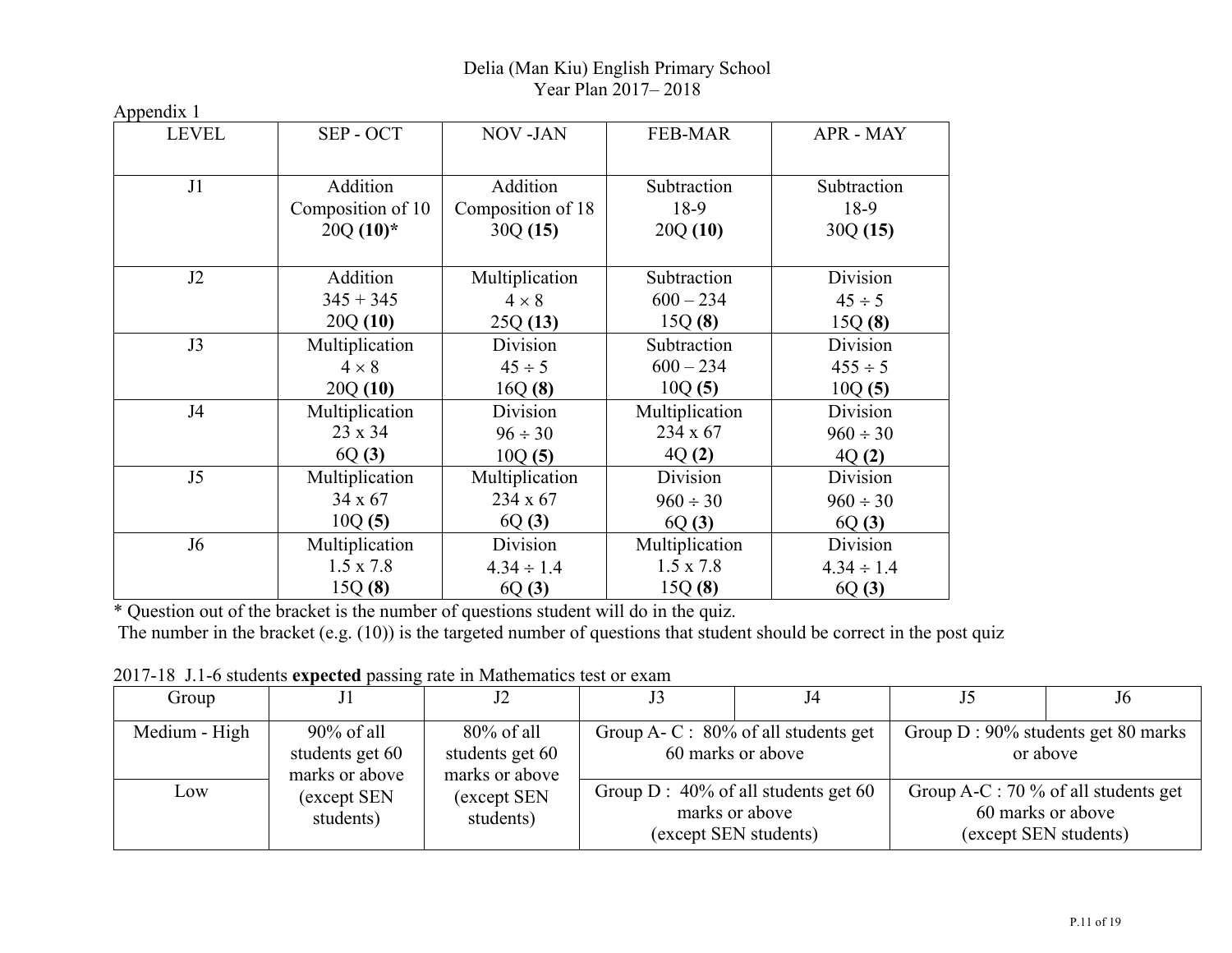General Studies

| <b>Strategies / Tasks</b>    | <b>Resources needed / Ts involved</b> | <b>Success Criteria</b>       | <b>Methods of Evaluation</b>       |
|------------------------------|---------------------------------------|-------------------------------|------------------------------------|
| <b>Healthy Food Campaign</b> | Resources: Record sheets,             | More than 50% of students     | Count the number of<br>1.          |
| To promote Green             | stickers, power point slides,         | can get three stickers in a   | stickers given every Monday        |
| Monday, teachers will        | worksheets, prizes.                   | month.                        | and record the number of           |
| encourage students to        | All GS teachers and class teachers    |                               | students who have healthy          |
| bring healthy food to        |                                       |                               | food.                              |
| school every Monday.         |                                       |                               | GS teachers collect the<br>2.      |
| Students can receive         |                                       |                               | record sheets in the last day      |
| stickers if they have        |                                       |                               | of the month and record the        |
| healthy snacks in first      |                                       |                               | number of students who get         |
| recess. Power point slides   |                                       |                               | 3 stickers in a month.             |
| and worksheets will be       |                                       |                               |                                    |
| given to students and GS     |                                       |                               |                                    |
| teachers would discuss       |                                       |                               |                                    |
| some healthy eating          |                                       |                               |                                    |
| habits with students. The    |                                       |                               |                                    |
| record sheets will be        |                                       |                               |                                    |
| printed at the back of       |                                       |                               |                                    |
| students' temperature        |                                       |                               |                                    |
| record card. Collecting      |                                       |                               |                                    |
| more than 80% of record      |                                       |                               |                                    |
| sheets is expected.          |                                       |                               |                                    |
| <b>Bright Smile Campus</b>   | Resources: Tooth model,               | On each level (J1- J3), more  | Collect the record books and<br>1. |
| Program                      | toothbrush model, dental floss,       | than 30% of students is able  | check how many students            |
| Senior students will be      | stickers, record book, CD,            | to get gold, silver or bronze | can maintain good oral             |
| chosen to be helpers and     | certificate.                          | awards.                       | health and condition. Gold,        |
| they are responsible for     | All GS teachers and class teachers    |                               | silver and bronze awards           |
| teaching junior students     |                                       |                               | will be given if students can      |
| to maintain good oral        |                                       |                               | maintain good oral health          |
| health. The correct way      |                                       |                               | for 4 weeks, 3 weeks and 2         |
| of cleaning our teeth will   |                                       |                               | weeks in a month                   |
| be shown by using the        |                                       |                               | respectively. Certificate of       |
| model toothbrush. Junior     |                                       |                               | gold, silver and bronze will       |
| students have to record      |                                       |                               | be given to students in July.      |
| whether they have            |                                       |                               |                                    |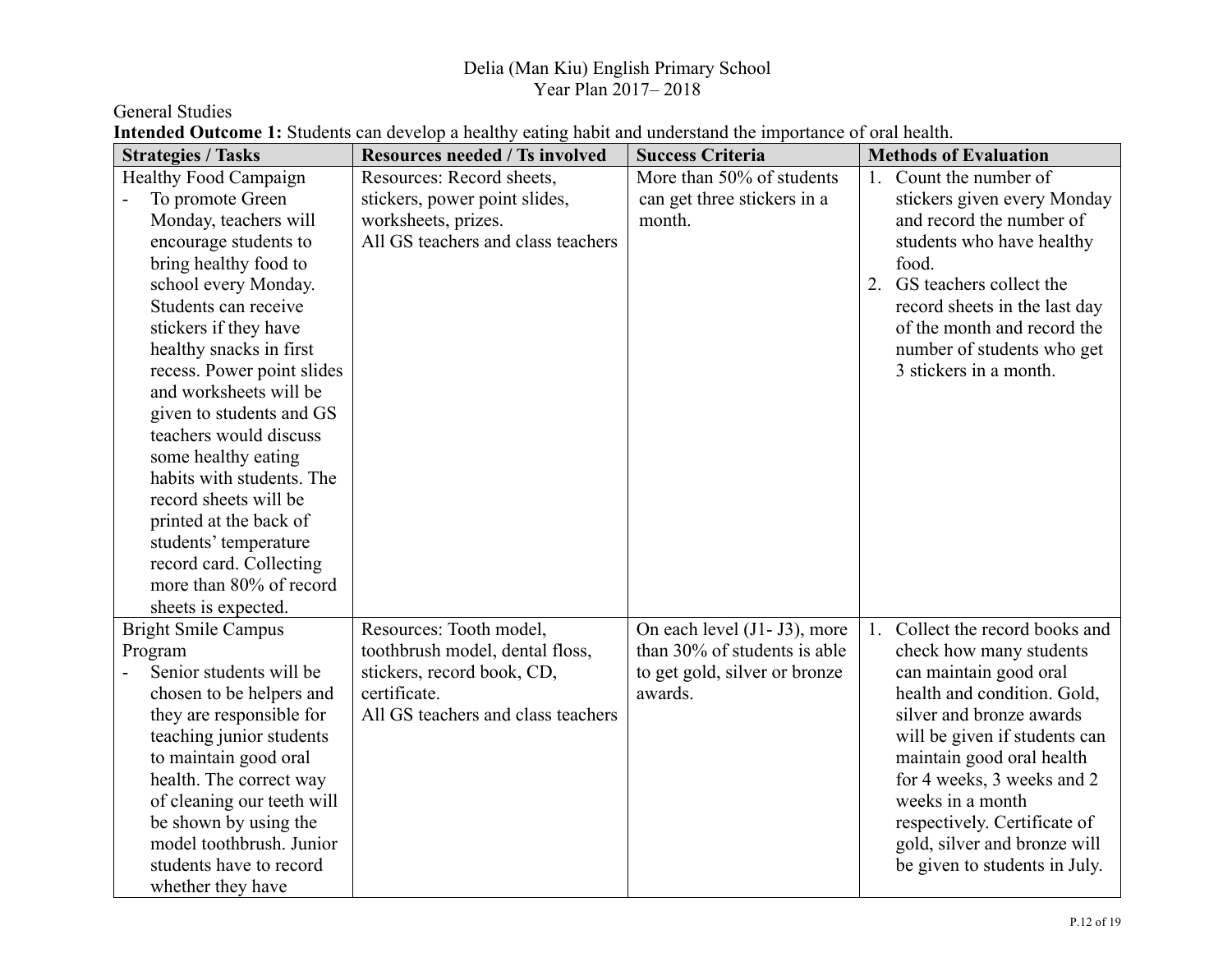| maintained good oral |  |  |
|----------------------|--|--|
| health in a booklet. |  |  |
| Student helpers will |  |  |
| check the booklets.  |  |  |

| <b>Strategies / Tasks</b>  | <b>Resources needed / Ts involved</b> | <b>Success Criteria</b>     | <b>Methods of Evaluation</b>       |
|----------------------------|---------------------------------------|-----------------------------|------------------------------------|
| One Person One Flower      | Resources: Soil, flower pots,         | 20% more of students        | Count the number of pots<br>1.     |
| Scheme                     | gardening tools, seedlings, prizes    | joined the scheme           | collected from students.           |
| Seedlings will be sent to  | and worksheets.                       | compared to 16-17.          | 2. Count and check the             |
| our school in late 2017.   | All GS teachers and class             | 50% more of students<br>2.  | performance of the record          |
| Student helpers and        | teachers                              | complete the record         | sheets collected in March          |
| teachers will help to      |                                       | sheets and submit them      | 2018.                              |
| transplant. Students who   |                                       | back.                       | 3.<br>Collect the plants in March  |
| join the scheme can bring  |                                       | 3.<br>50% more of students  | 2018 and teachers will             |
| a seedling home and        |                                       | bring back their plants in  | choose the awardees for the        |
| experience the growth of   |                                       | March 2018 and teachers     | healthiest plant, the tallest      |
| plant. In March 2018,      |                                       | will choose the awardees    | plant and the most beautiful       |
| students have to bring     |                                       | of prizes.                  | plant respectively.                |
| back the plants and record |                                       |                             |                                    |
| sheets. Awards will be     |                                       |                             |                                    |
| given to the healthiest    |                                       |                             |                                    |
| plant, the tallest plant,  |                                       |                             |                                    |
| and the most beautiful     |                                       |                             |                                    |
| plant. Students may        |                                       |                             |                                    |
| submit the photos or       |                                       |                             |                                    |
| record sheet through       |                                       |                             |                                    |
| internet.                  |                                       |                             |                                    |
| Teachers made              | Resources: Food waste collected       | Data of food waste will be  | 1. Measure and record the          |
| announcement regularly     | from lunch disposal, balance          | collected from October 2017 | weight of food waste at least      |
| to let students know the   | GS teachers and student helpers       | to June 2018. A report      | 10 times a month.                  |
| importance to reduce food  |                                       | includes statistic will be  | 2. Teachers will use the statistic |
| waste. Signs will be       |                                       | done in each term.          | to plot graphs of the food         |
| posted to remind students. |                                       | Reduce food waste by 15%.   | waste in our school.               |
|                            |                                       |                             |                                    |

#### **Intended Outcome 2:** Students can show their awareness of the environmental protection and act it in the daily life.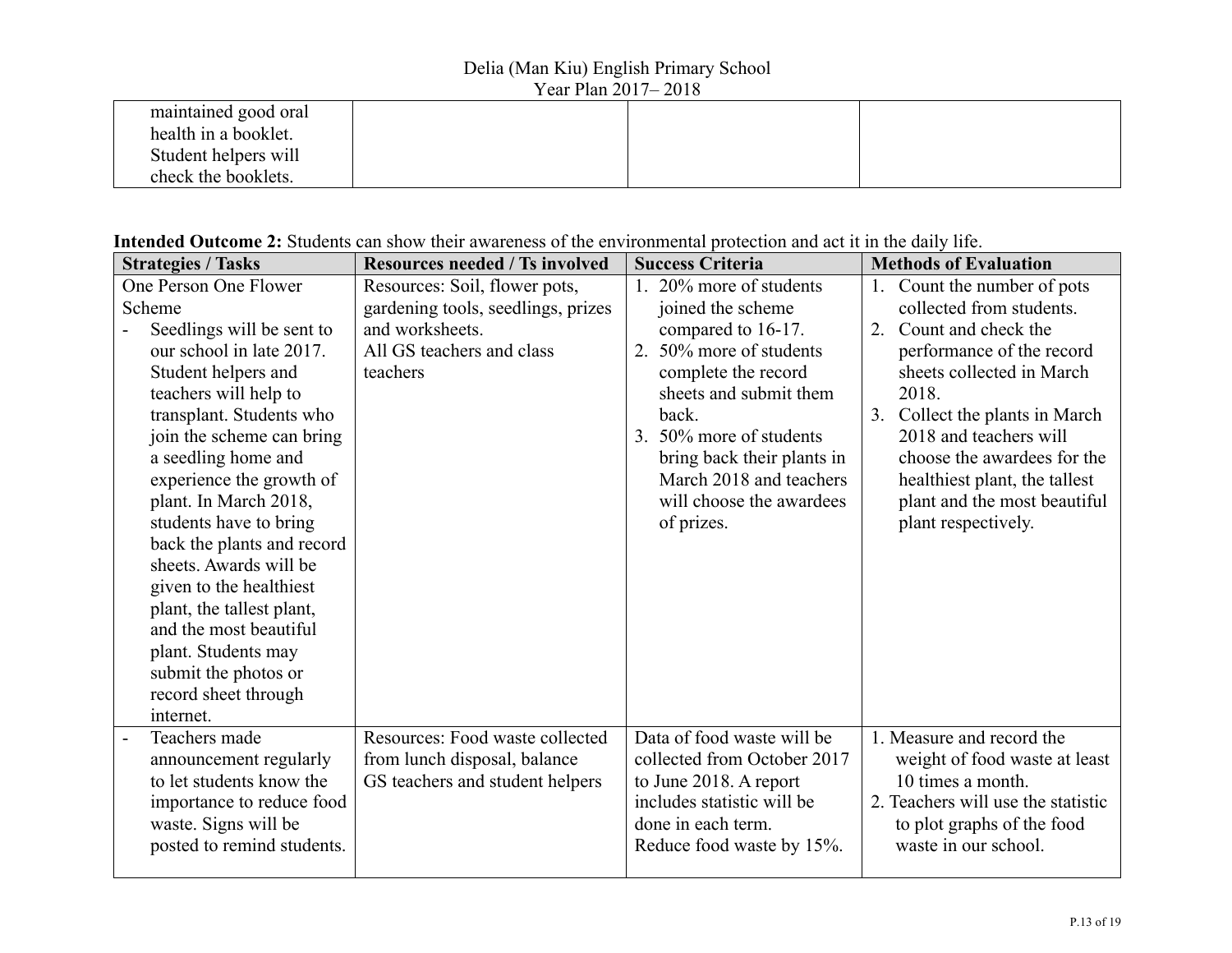#### Delia (Man Kiu) English Primary School

Year Plan 2017– 2018

| Intended Outcome 3: Students can develop the interest of learning the knowledge of science and technology. |  |
|------------------------------------------------------------------------------------------------------------|--|
|------------------------------------------------------------------------------------------------------------|--|

| <b>Strategies / Tasks</b>              | <b>Resources needed / Ts involved</b> | <b>Success Criteria</b>      | <b>Methods of Evaluation</b>    |
|----------------------------------------|---------------------------------------|------------------------------|---------------------------------|
| Science Fun Day (Also PTA              | Resources: Game booths and            | 1. 50% more of parents and   | 1. Count the number of          |
| activity)                              | demonstration resources (TBC)         | students join the            | audience in demonstration       |
| Game booths, science<br>$\overline{a}$ | All GS teachers                       | demonstration and            | and competition. / (Count       |
| demonstration and                      |                                       | competition.                 | the votes in the                |
| competition will be                    |                                       | 2. 10% more of students and  | competition.)                   |
| included in the Science                |                                       | parents join the game        | 2. Count the number of gifts    |
| Fun Day. It will be held               |                                       | booths.                      | left.                           |
| in a Saturday morning.                 |                                       | 3. More than 70% of parents  | 3. Do survey and collect        |
| Students and parents are               |                                       | and students are satisfied   | opinion from parents and        |
| welcomed to join.                      |                                       | with the Science Fun Day.    | students.                       |
| Souvenirs will be given                |                                       |                              |                                 |
| to students after they play            |                                       |                              |                                 |
| the game booths.                       |                                       |                              |                                 |
| Use of tablets                         | <b>Resource: Tablets</b>              | 1. Over 80% of teachers      | 1. Teachers will state the      |
| Teachers has to use                    | All GS teachers                       | state the use of tablets can | number of using tablets in      |
| tablets with students at               |                                       | enhance students' interest   | each class and the topic or     |
| least once in the                      |                                       | in learning science and      | applications related in panel   |
| academic year. Junior                  |                                       | technology.                  | meeting.                        |
| students can have group                |                                       | 2. Students' survey: Over    | 2. GS teachers reflect and vote |
| work or pair work while                |                                       | 90% of students like to      | whether the use of tablets      |
| senior students can use                |                                       | use tablets in their         | can enhance students'           |
| tablets individually.                  |                                       | learning                     | interest in learning science    |
| Teachers find useful                   |                                       |                              | and technology.                 |
| Apps and share in the                  |                                       |                              |                                 |
| meetings                               |                                       |                              |                                 |
| <b>STEM Activity Day in July</b>       | Resources: Magnets, wires,            | More than 90% of students    | Collect their products or       |
| (after exam activity)                  | electrical circuits etc. (TBC)        | can complete their tasks or  | worksheets in the activity day  |
| A series of STEM<br>$\blacksquare$     | All GS teachers and class             | products.                    | and review the number of        |
| activities will be                     | teachers                              |                              | students who complete the task. |
| provided to J1 to J5 after             |                                       |                              |                                 |
| their term 2 examination.              |                                       |                              |                                 |
| They have to use                       |                                       |                              |                                 |
| different materials and                |                                       |                              |                                 |
| complete a STEM related                |                                       |                              |                                 |
| tasks. The activity can                |                                       |                              |                                 |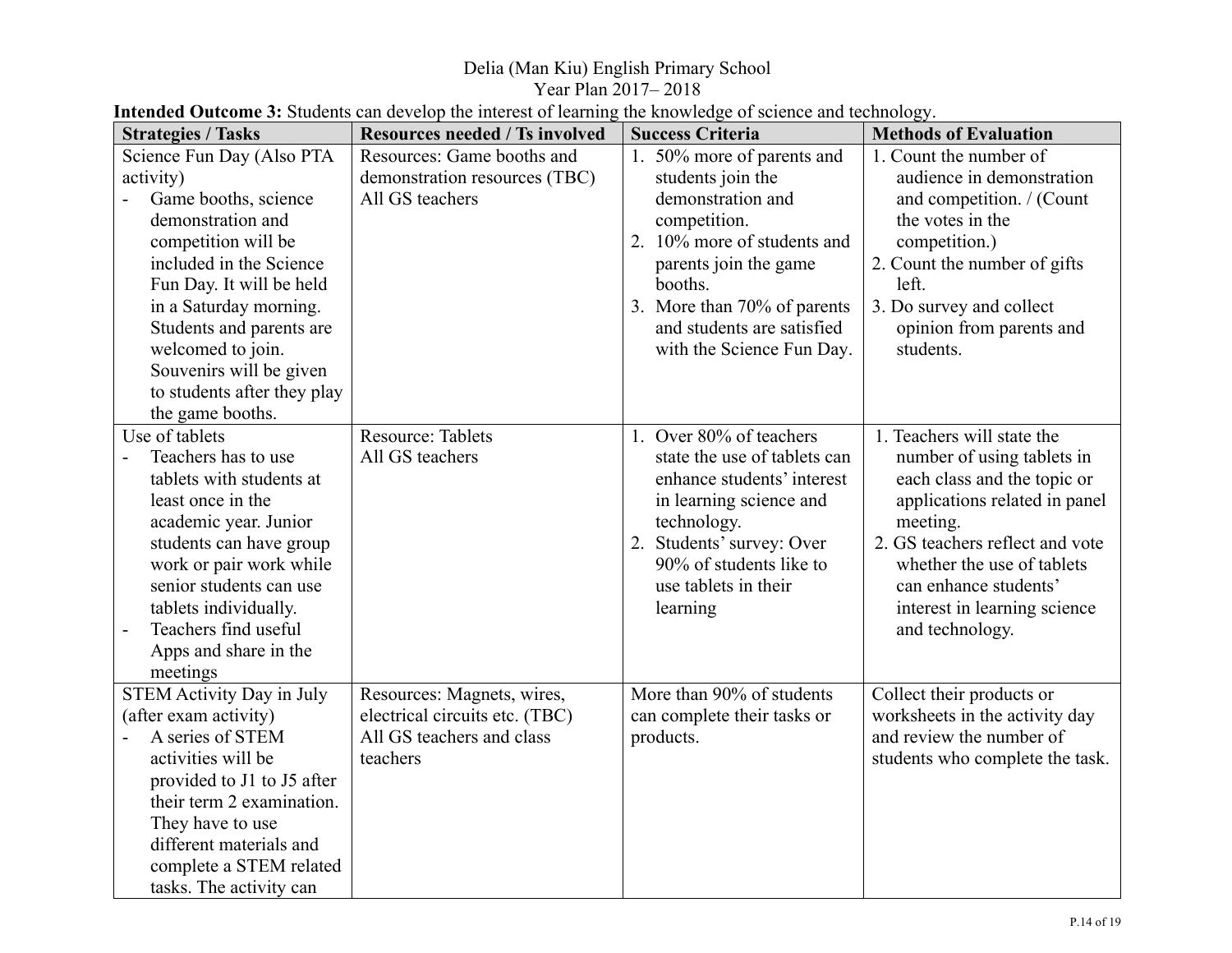| provide more chances to |  |  |
|-------------------------|--|--|
| students to explore in  |  |  |
| science, technology,    |  |  |
| engineering and         |  |  |
| mathematics. Group      |  |  |
| work is preferred.      |  |  |

#### **Intended Outcome 4:** Students can explore more general, important local and world issues.

| <b>Strategies / Tasks</b>   | <b>Resources needed / Ts involved</b> | <b>Success Criteria</b>       | <b>Methods of Evaluation</b>    |
|-----------------------------|---------------------------------------|-------------------------------|---------------------------------|
| Newspaper cutting           | Resources: Newspaper, news            | More than 50% of J5 and J6    | Check the number of students    |
| homework                    | related website, library books,       | students can get the correct  | who get correct answers in the  |
| J5 and J6 students have     | magazines                             | answer in current issue       | current issue questions in test |
| to do their monthly         | GS teachers                           | questions.                    | and examination.                |
| newspaper cutting           |                                       |                               |                                 |
| homework. First two         |                                       |                               |                                 |
| pieces of newspaper         |                                       |                               |                                 |
| cutting homework will be    |                                       |                               |                                 |
| a guided writing.           |                                       |                               |                                 |
| Teachers should lead        |                                       |                               |                                 |
| students and teach them     |                                       |                               |                                 |
| how to develop the body     |                                       |                               |                                 |
| of the comments. After      |                                       |                               |                                 |
| they have developed         |                                       |                               |                                 |
| skills of writing, they can |                                       |                               |                                 |
| do their homework by        |                                       |                               |                                 |
| themselves.                 |                                       |                               |                                 |
| Monthly library lesson      |                                       |                               |                                 |
| Students can read           |                                       |                               |                                 |
| newspaper, GS related       |                                       |                               |                                 |
| books and magazines in      |                                       |                               |                                 |
| the library lesson to know  |                                       |                               |                                 |
| more local and world        |                                       |                               |                                 |
| issues.                     |                                       |                               |                                 |
|                             |                                       |                               |                                 |
| <b>Educational visits</b>   | <b>Resources: Worksheets</b>          | More than 50% of students     | GS teachers check their outing  |
| All students will have      | GS teachers                           | can answer correctly in their | worksheets and report their     |
| their GS outings. The       |                                       | outing worksheets.            | results in GS panel meetings.   |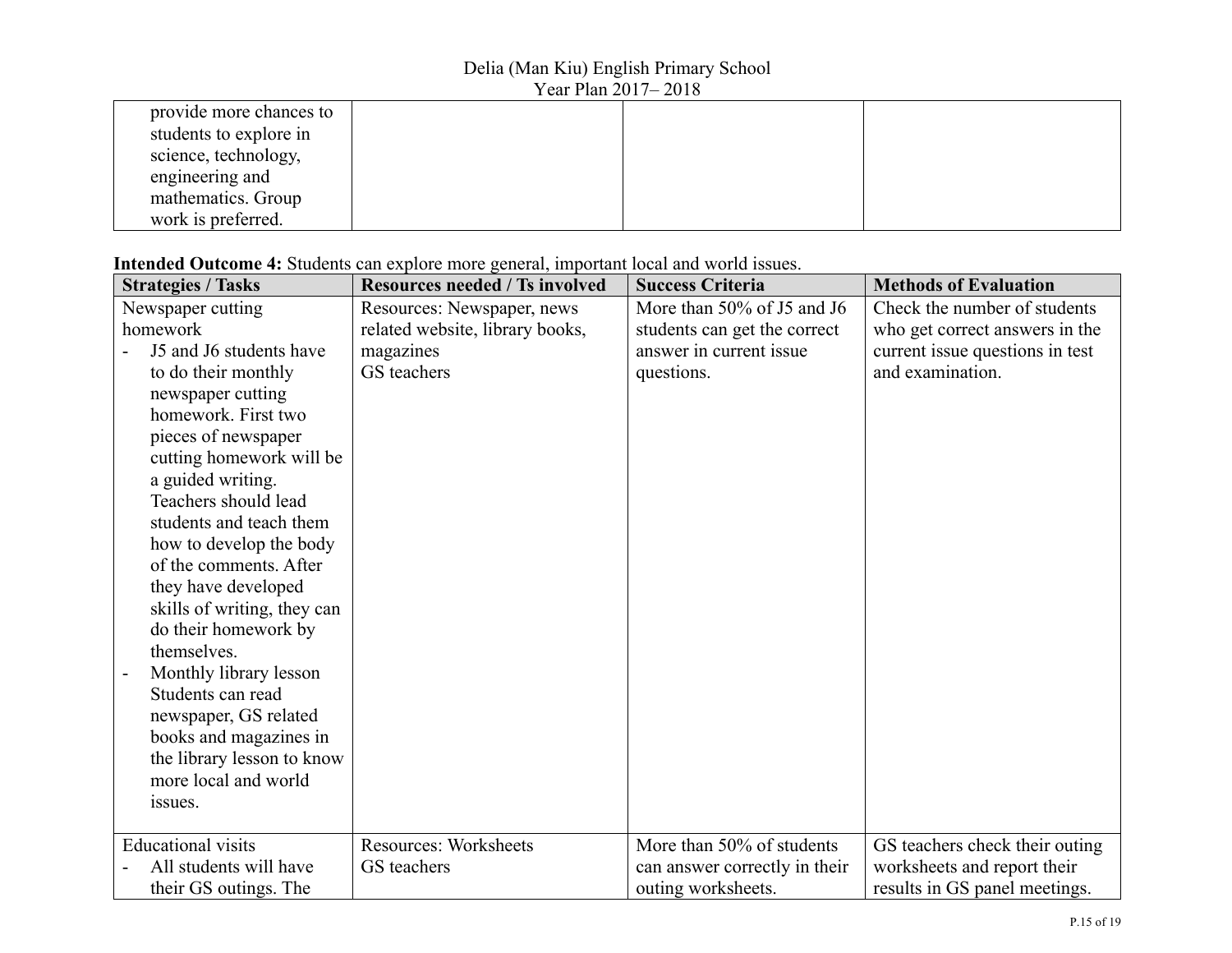| outings can help them to   |  |  |
|----------------------------|--|--|
| understand and             |  |  |
| consolidate some content   |  |  |
| related to their learning. |  |  |
|                            |  |  |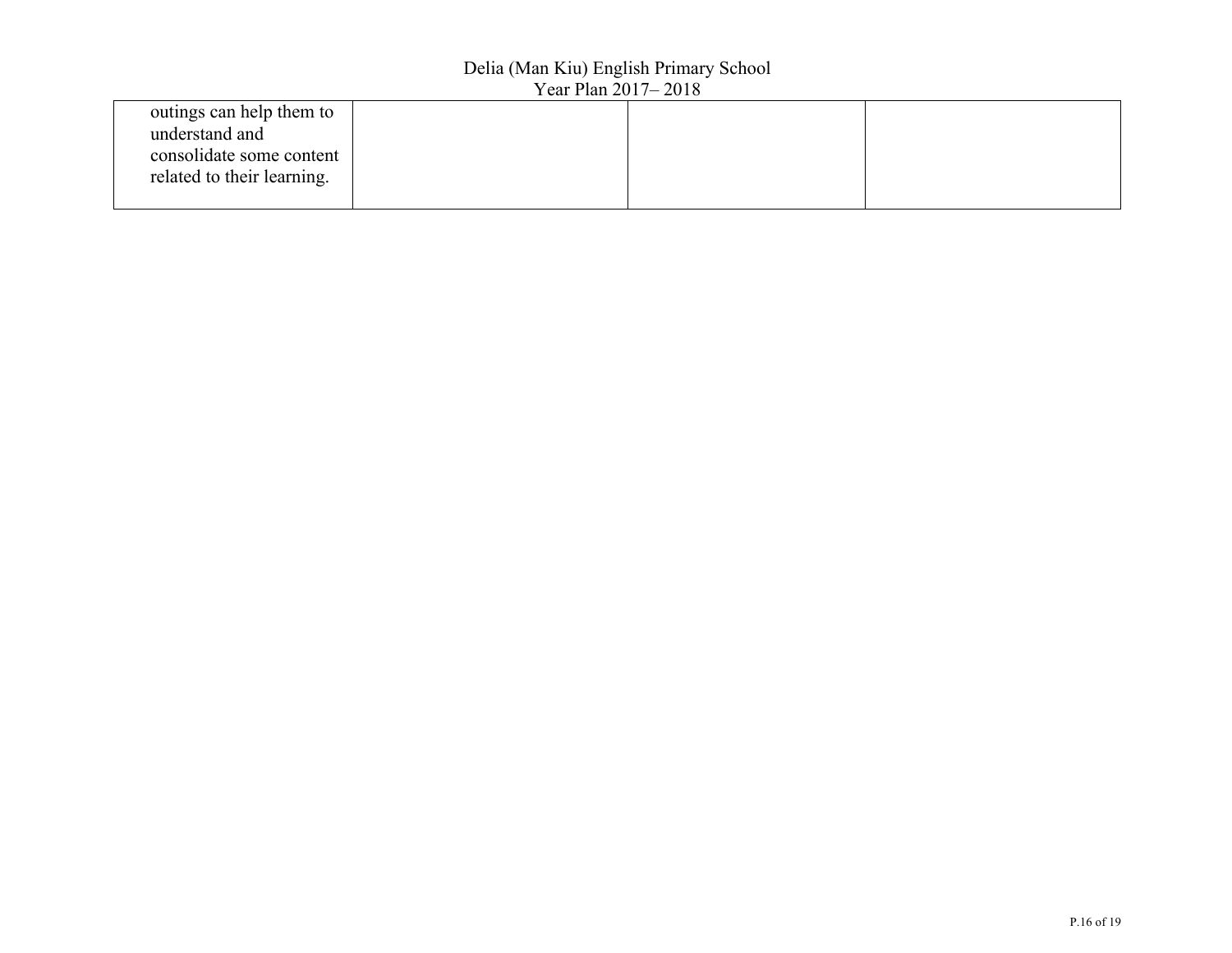Student Support

Major concern 1: Strengthen the students' sense of love and care towards the community, and enhance students' moral education Intended Outcome 1: Enhance Students' leadership skills

| <b>Strategies / Tasks</b>                                | <b>Resources needed / Ts involved</b> | <b>Success Criteria</b>                             | <b>Methods of Evaluation</b>      |
|----------------------------------------------------------|---------------------------------------|-----------------------------------------------------|-----------------------------------|
| Prefects:                                                | <b>Students Support Team</b>          | * 70% of prefects think they                        | Prefects:                         |
| * Weekly leader prefect                                  | Time scale:                           | have improved in self                               | * Questionnaires                  |
| group meeting                                            | Whole year                            | evaluation                                          |                                   |
| * Prefects working in                                    | (Start in November)                   |                                                     | Teacher-in-charge:                |
| echelon - mentorship                                     |                                       |                                                     | * Teachers' Observation and       |
| programme                                                |                                       |                                                     | evaluation form                   |
| * Prefect meetings during                                |                                       |                                                     |                                   |
| self-evaluation period                                   |                                       | * The feedback from social                          |                                   |
| * 2 half day workshops                                   |                                       | worker is positive.                                 | External organization:            |
|                                                          |                                       |                                                     | * Feedback from social worker     |
| Social worker's programme<br>(i.e. Little Teacher, Fresh |                                       | * At least 75% participants in<br>each JPC activity | * The number of applicants and    |
| Lane on Fast Lane)                                       |                                       |                                                     | participants in each JPC activity |
|                                                          |                                       |                                                     |                                   |
|                                                          |                                       | *30% of students take part in                       | *Service Record                   |
|                                                          |                                       | class or school service                             |                                   |
| Encourage students to join                               |                                       |                                                     |                                   |
| Junior Police Call (JPC)                                 |                                       |                                                     |                                   |
| activities                                               |                                       |                                                     |                                   |
|                                                          |                                       |                                                     |                                   |
|                                                          |                                       |                                                     |                                   |
|                                                          |                                       |                                                     |                                   |
| Increase the number of                                   |                                       |                                                     |                                   |
| service posts and recruit                                |                                       |                                                     |                                   |
| more volunteers in school.                               |                                       |                                                     |                                   |

Intended Outcome 2: Increase positive virtue and discipline of students. (self-disciplined, self- managing and to shoulder their own responsibilities)

| <b>Strategies / Tasks</b>                              | <b>Resources needed / Ts involved</b> | <b>Success Criteria</b>    | <b>Methods of Evaluation</b> |
|--------------------------------------------------------|---------------------------------------|----------------------------|------------------------------|
| * Friday Assemblies                                    | <b>Students Support Team</b>          | * 80% or above of teachers | * SHS and APSO               |
| * Personal growth education                            | Time scale:                           | agree that the scheme is   |                              |
| * Students use book of                                 | Whole year                            | effective                  |                              |
| remarks to do self-evaluation (Start in mid-September) |                                       |                            |                              |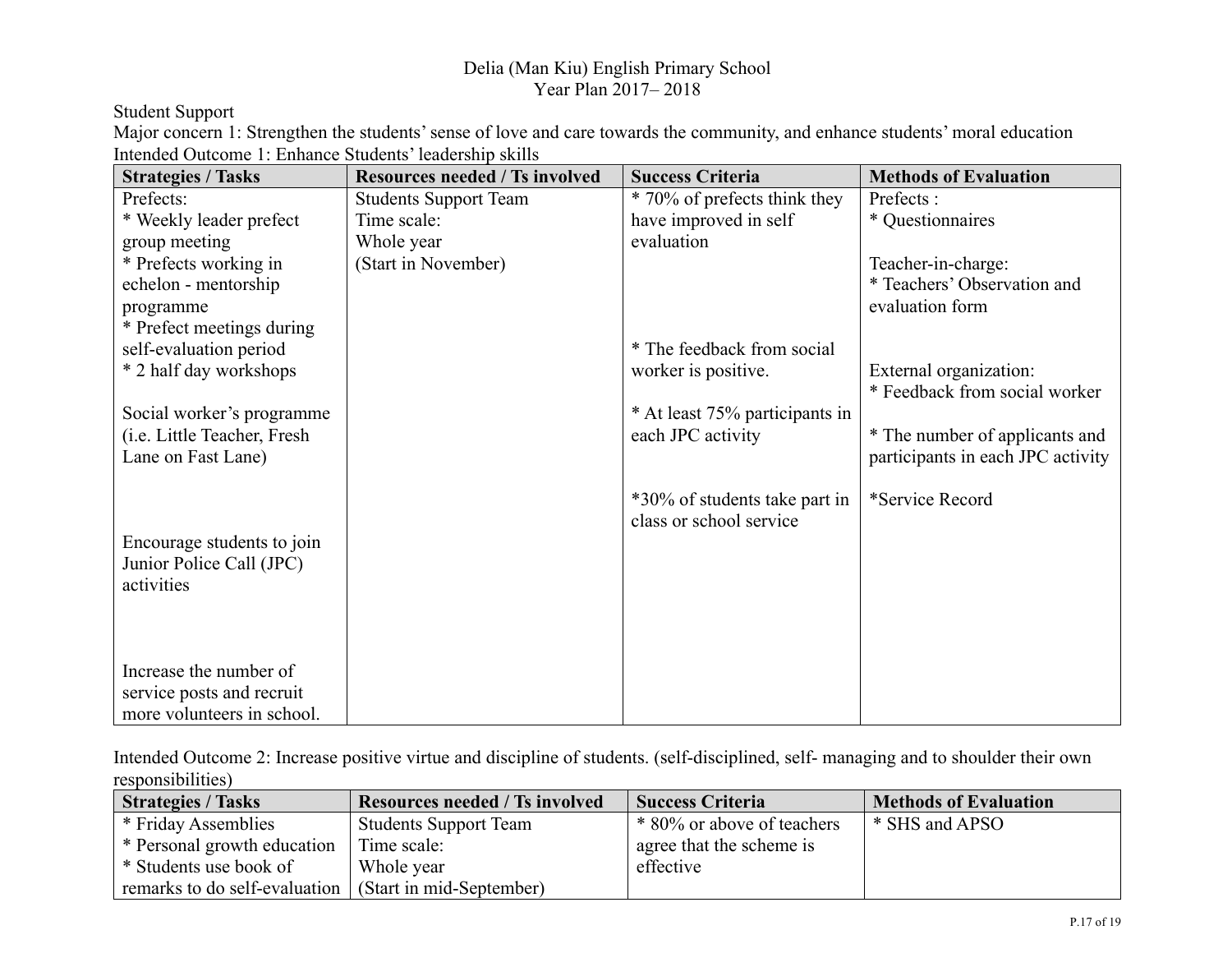| * Programmes held by social | * the number of mis- |  |  |
|-----------------------------|----------------------|--|--|
| worker                      | behaviour records is |  |  |
|                             | decreased by $5\%$   |  |  |
| * Value education (Aesop's  |                      |  |  |
| Fable Scheme)               |                      |  |  |

Intended Outcome 3: To create a trusting and respectful community

| <b>Strategies / Tasks</b>   | <b>Resources needed / Ts involved</b> | <b>Success Criteria</b>       | <b>Methods of Evaluation</b> |
|-----------------------------|---------------------------------------|-------------------------------|------------------------------|
| * 2-4 days team training    | <b>Students Support Team</b>          | Each member in the peer       | * Questionnaire              |
| (may held on ECA period,    | Time scale:                           | mediation team has            | * Case record                |
| after school or on Saturday | Whole year                            | participated in the mediation |                              |
| which sum of 12 to 24 hours | (Start in mid-September)              | work.                         |                              |
| training)                   |                                       |                               |                              |
| * Students can begin        |                                       |                               |                              |
| working with a peer         |                                       |                               |                              |
| mediation in the second     |                                       |                               |                              |
| term.                       |                                       |                               |                              |
|                             |                                       |                               |                              |

Major Concern 2: Discover, develop and stretch the potentials of the students in non-academic areas. Intended Outcome 1: To enhance students' exposure towards aesthetic and physical education with higher opportunities of performance

| <b>Strategies / Tasks</b>  | <b>Resources needed / Ts involved</b> | <b>Success Criteria</b> | <b>Methods of Evaluation</b>        |
|----------------------------|---------------------------------------|-------------------------|-------------------------------------|
| Extra Curriculum Activity: | All teachers                          | * 80% students          | * Data collection                   |
| * ECA held once a week     |                                       | experience aesthetic or | $\geq$ Record of all activities in  |
| with more variety of       |                                       | physical education not  | this year                           |
| activities                 |                                       | less than 16 sessions   | $\sim$ Collection of their products |
| * More interest classes on |                                       |                         |                                     |
| Saturdays                  |                                       |                         |                                     |
|                            |                                       |                         |                                     |
| External competition:      | Office staff                          | * 25% of the students   | * Keep the application record       |
| * Encourage students to    |                                       | has the experience of   | of all the external competitions    |
| join external competition  |                                       | joining external        |                                     |
| such as speech festival,   | Time scale:                           | competitions            |                                     |
| drawing, dance and musical | Whole year                            |                         |                                     |